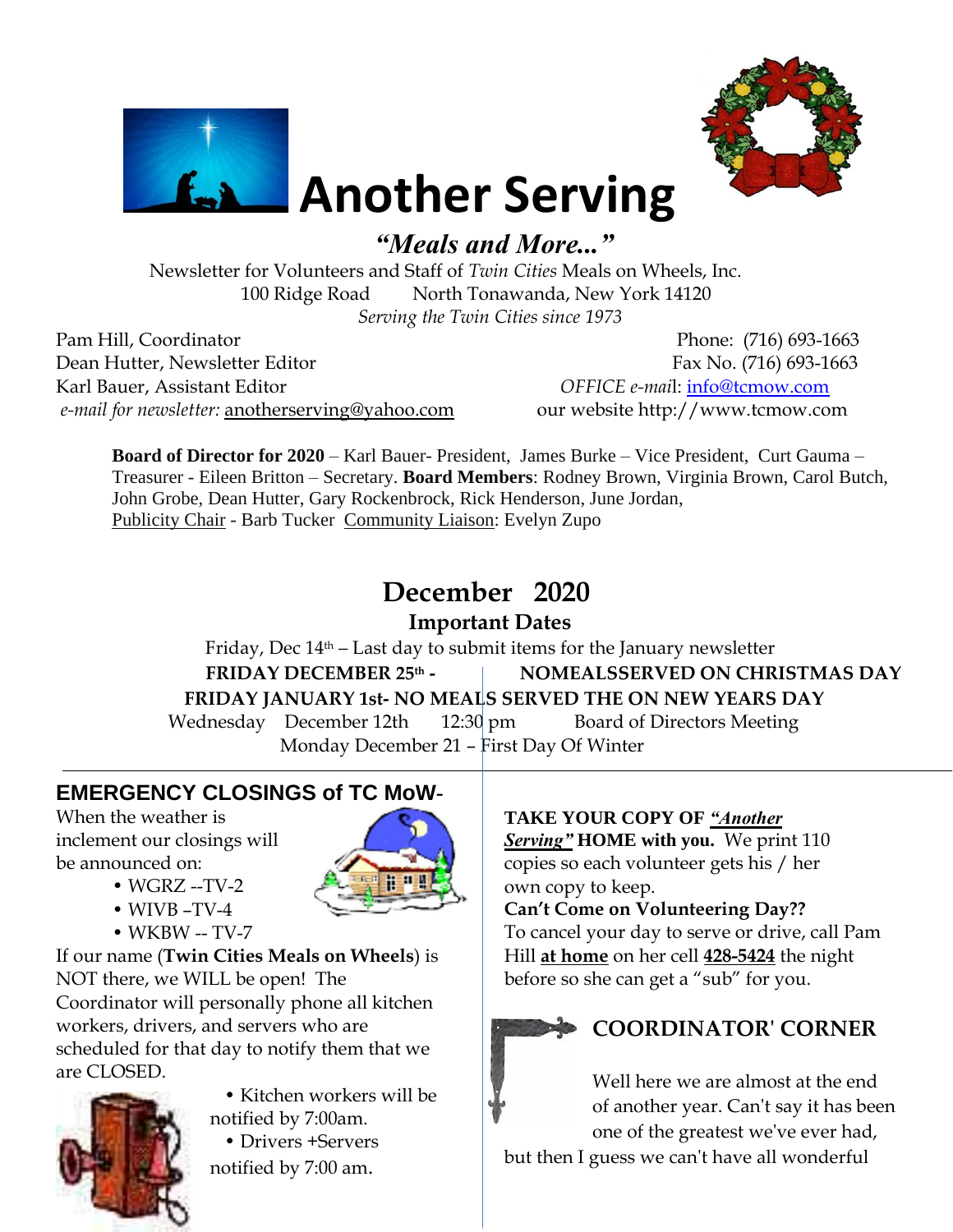years now can we? Here at Meals on Wheels we did alright this year. Between the donations and grants we are holding our own, and have even made some headway on updating things around here. I hope you all like the look of the new chairs- I hope that we will be able to use them more in the new year.

Speaking of that please what ever you do be careful, so not let your guard down during this second virus wave. We have been packing up the red bags now so that there will not be as many people in the kitchen at one time. Unfortunately we will not be having the Christmas dessert table this year due to Covid. I am taking ideas for something to make up for that next summer when I hope everything has calmed down and is back to somewhat normal. Now for the good stuff! We wish you a Merry Christmas and Ho Ho Ho Happy New Year from both my family and Twin Cities Meals on Wheels! Be safe and don't spend too wildly cyber shopping, but find some great deals and enjoy the holiday spirit! Hope to see you all in the New Year with no hangovers from too much holiday spirit. And as always THANK YOU- THANK YOU- THANK YOU for all that you do for us and those in our community that we serve! Pam



*Volunteer News…* John And Sue Cahill again delivered meals for City Mission on Thanksgiving Day!! John drivers for route 6 every Friday and wife Sue is on call.

Thanks to both of you!!

#### **Volunteer** *News* **Always Needed --**

News that you would like to share with your volunteer friends at TC MoW is needed for "*Another Serving*

You may want to provide news about:

- Vacation trips
- Happy events / sad events
- Wedding anniversaries (50, 60, 70, etc.)
- New grandchild, great-grand kids, etc.
- Injuries / surgeries

Forms are provided (in **blue** pocket) above the plastic rack where you pick up your newsletter. Place the completed form in the **yellow** pocket.

#### HEY – DID YOU GET YOUR FLU SHOT? *VERY IMPORTANT THIS YEAR!!* **Don't make the news because you didn't get a flu shot.**

Seasonal flu is a contagious respiratory illness that occurs every year, most often during the winter and early spring. It most severely affects individuals 65 years of age and older, therefore every year a new vaccine is made available to help prevent seasonal flu. We don't want you to get the flu or to give it to our clients or other volunteers at MoW.

++++++++++

**When you" retire" from volunteering** at TC MoW, do NOT give a MoW shirt to charity (Salvation Army, Goodwill, Am vets, etc.). The shirt could be used as ID for a thief to get into the home of a meal recipient, thinking that the thief was bringing a meal, when actually they were going to rob or harm the meal recipient.

# **In Our Thoughts & Prayers**



• Pray for the folks threatened by forest fires, floods, severe heat, storms, and hurricanes.

• Pray for **our military** and **personnel** in Afghanistan and throughout the world.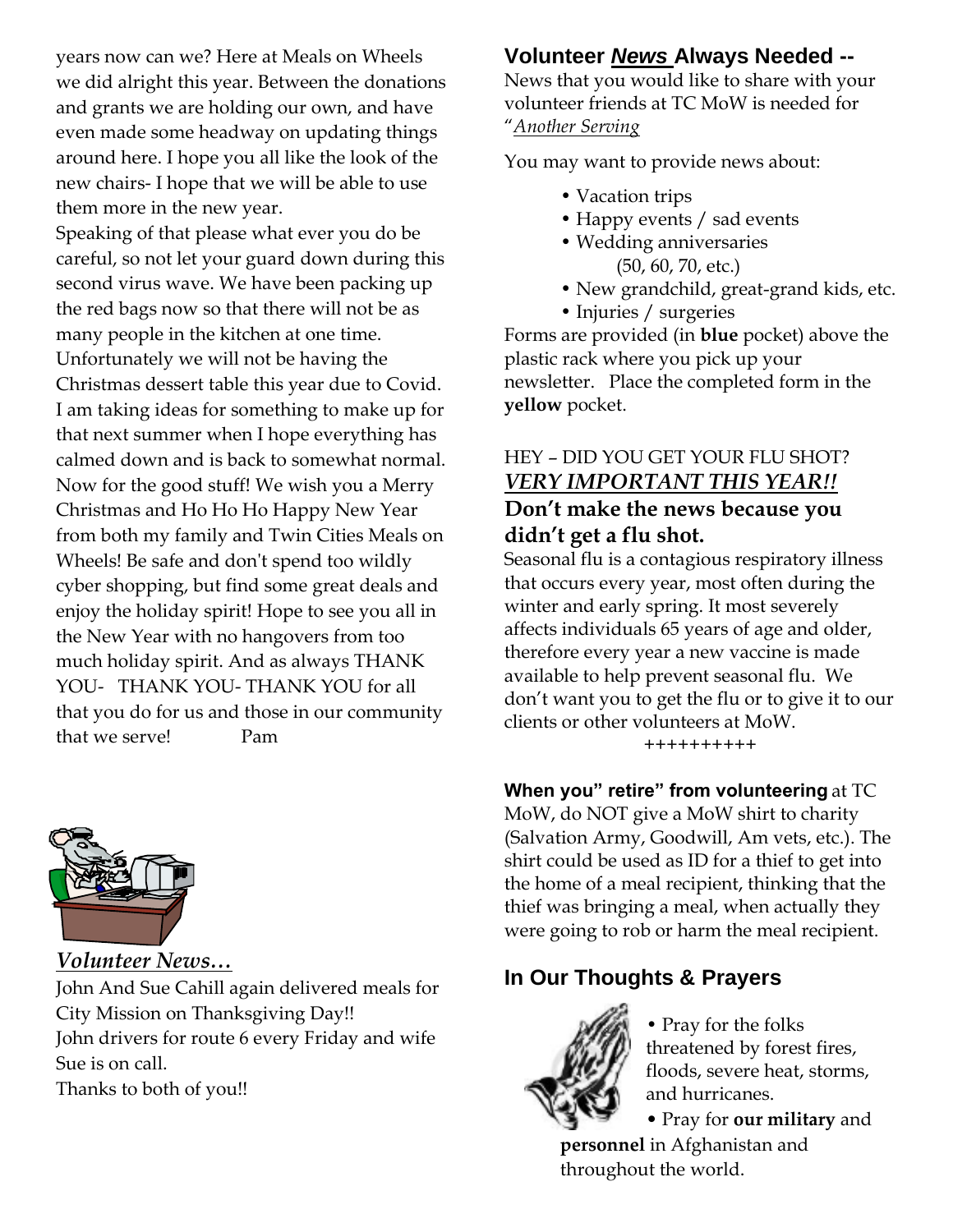- Pray for **world peace** and **wisdom for government leaders** at all levels.
- Pray for the victims of the recent tragedy in Paris, France.

#### **Volunteers are always needed** —

#### **Bring a friend to see what you do at TC MoW**

You are encouraged to "Bring a Friend" on the day you come to help at TC MoW.

Your friend would be with YOU as you

- do your tasks as a kitchen helper
- drive to deliver meals

 • take meals into the homes of meal recipients

"Bring a Friend" can be at any time. No advance notice required. This may generate interest in future volunteering at TC MoW.

## **HAPPY BIRTHDAY**–

Each month the names and date are listed for volunteers and staff who are celebrating a birthday during the month.



| Carol Kopczynski     | 12/01 |
|----------------------|-------|
| Marcia Brock         | 12/01 |
| Virginia Park        | 12/02 |
| Marti Metzger        | 12/09 |
| Julie Czerwinski     | 12/11 |
| Vincent Becker       | 12/19 |
| Jay Wynkoop          | 12/21 |
| <b>Carol Connors</b> | 12/22 |
| Carol Krumphart      | 12/25 |

If your birthday was incorrect or omitted, please give the information to Pam Hill so we can correct it.

#### Volunteering **Anniversaries**

We applaud TC MoW volunteers who are celebrating an anniversary of their volunteering this month. The number of years of service at TC MoW is indicated after each name.



| Cindy Cheehan          | 19 |
|------------------------|----|
| Margorie Proch         | 10 |
| Margo Fronczek         | 7  |
| Douglas Fronczek       | 7  |
| <b>Richard Dunning</b> | 5  |
| Sharon Allen           | 3  |
| Linda Sinsabaugh       | 3  |
| Linda Darling          | 2  |
|                        |    |

Thank you for your years of service. (Please report volunteering anniversaries errors to Pam Hill).

# *December Recipe… French Onion – Chicken Casserole*



Prep time:30 min. Total time:1 hr, 10 min. Makes 6 servings. What You Need… 2 Tbsp. oil 2 large onions, thinly sliced 2 Tbsp. Worcestershire Sauce 1 Jar Home Style Mushroom Gravy 1 Cup Stove Top everyday Stuffing Mix for chicken 2 Tbsp. butter  $\frac{1}{4}$  cup water 6 Small boneless, skinless chicken breasts (1/1/2 lb.) 6 Kraft Big Aged Swiss Cheese Slices. Make It… Heat oven to 425 deg. Heat oil in large skillet over medium heat. Add onions, cook, stirring frequently, 12 min. or until tender. Add Worcestershire sauce, cook 3 min. stirring constantly. Remove skillet from heat, stir in gravy.

Pour into 13 x 9 inch Pam sprayed with cooking spray.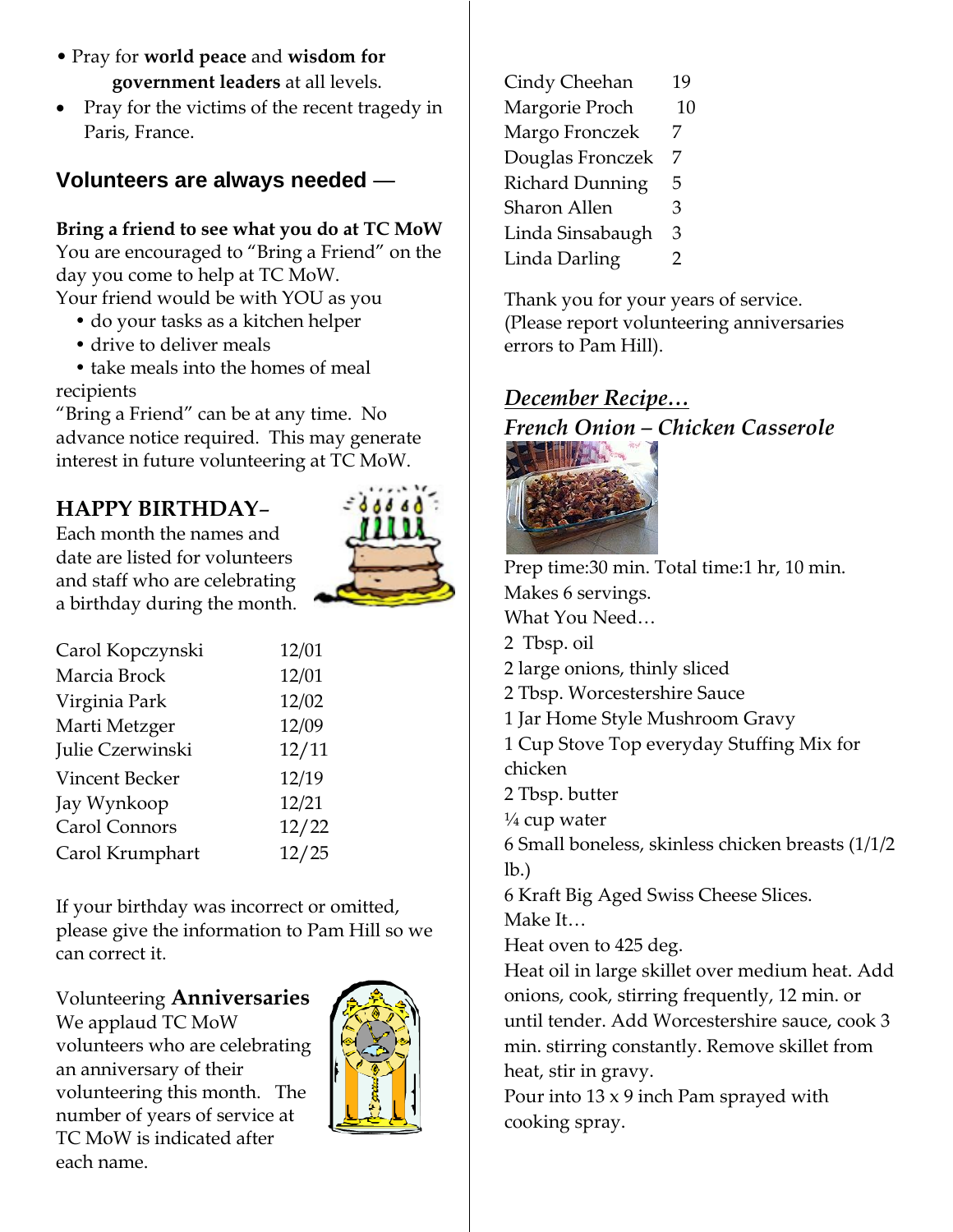Microwave stuffing mix, butter and water in a bowl on HIGH 5 min.. Spoon evenly over gravy mixture, top with chicken. Cover. Bake 25 min.-Top with cheese, bake uncovered, 10 – 15 min. or until chicken is done (165 deg.)



#### *LAUGH TIME*

#### *In Other News...*

The Seven Dwarfs have been advised That as of today, They can only meet in group of six. One of them isn't Happy! …and Sneezy in in quarantine. Listen to Doc!!

#### *THE HAIRCUT*

A young boy had just received his driver's permit and asked his father if they could discuss his use of the car. His father said he would make a deal with his son. "You bring your grades up from a C to a B average, study your Bible a little, get your hair cut and we'll talk about the car."

The boy thought about that for a moment, decided he'd settle for the offer and they agreed on it. After about six weeks his father said,

"Son, I've been real proud. You brought your grades up and I've observed that you have been studying your Bible, but I'm real disappointed you didn't get your hair cut."

The young man paused a moment then said**,** "You know, Dad, I've been thinking about that, and I've noticed in my studies of the Bible that

Samson had long hair, John the Baptist had long hair, Moses had long hair. And there's even a strong argument that Jesus had long hair."

To this his father replied, "Did you also notice that they all walked everywhere they went?"

### *Good Morning, maybe it's your afternoon or "good night" time. Anyway, enjoy this message:*

Everyone PLEASE be careful because people are going crazy from being locked down at home!

I was just talking about this with the microwave and the toaster while drinking my coffee, and we all agreed that things are getting bad.

I didn't mention any of this to the washing machine, because she puts a different spin on EVERYTHING!! Certainly couldn't share with the fridge, cause he's been acting cold and distant!

In the end, the iron straightened me out! She said the situation isn't all that pressing and all the wrinkles will soon get ironed out! The vacuum, however, was very unsympathetic…told me to just suck it up! But the fan was VERY optimistic and gave me hope that it will all blow over soon! The toilet looked a bit flushed but didn't say anything when I asked its opinion, but the front door said I was becoming unhinged and the doorknob told me to get a grip!! You can just about guess what the curtains told me: they told me to "pull myself together!" We will survive!!

APHORISM: A short, pithy sentence that expresses a wise or clever observation or a general truth.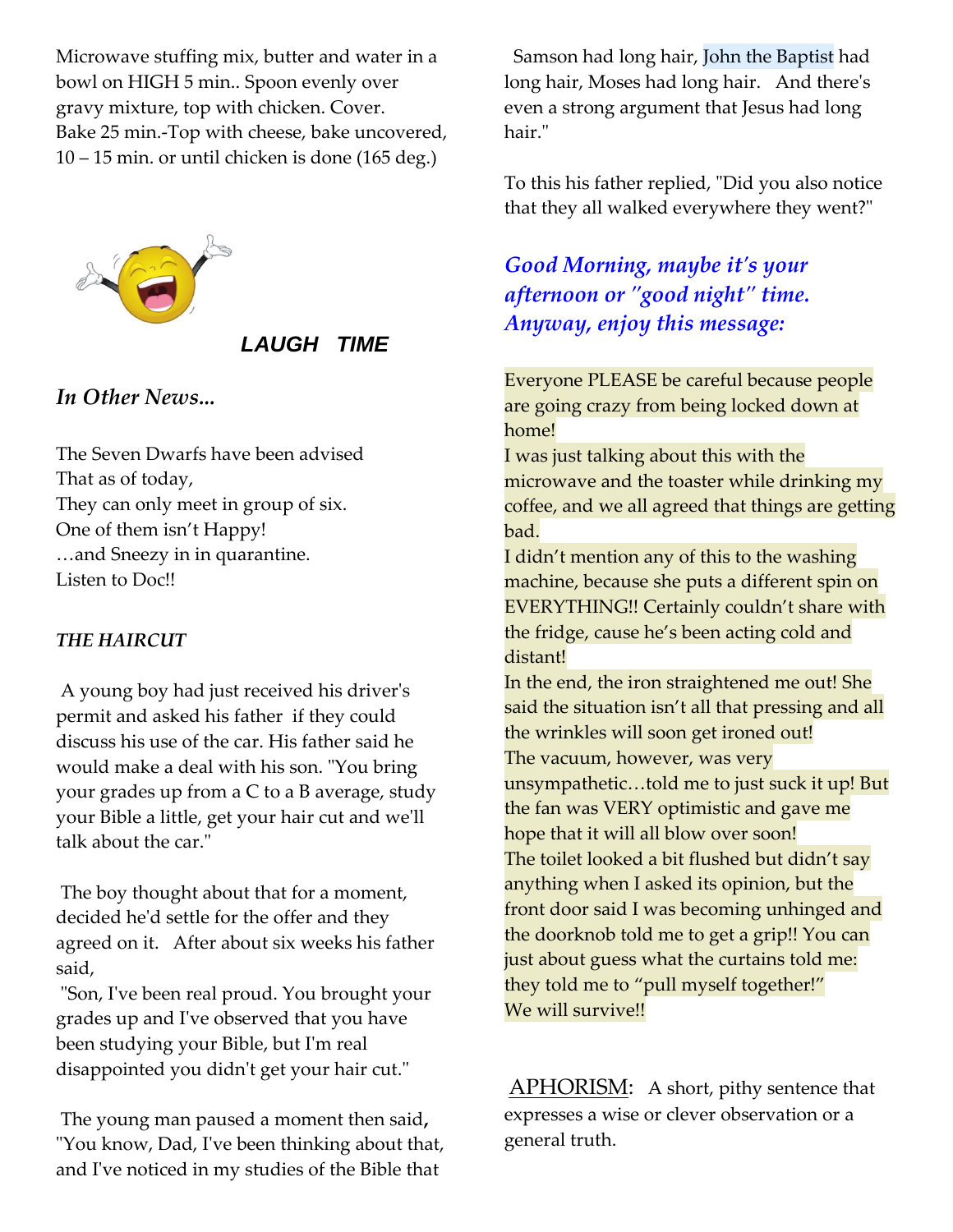The nicest thing about the future is that it always starts tomorrow.

Money will buy a fine dog but only kindness will make him wag his tail.

If you don't have a sense of humor you probably don't have any sense at all.

Seat belts are not as confining as wheelchairs.

A good time to keep your mouth shut is when you're in deep water.

How come it takes so little time for a child who is afraid of the dark to become a teenager who wants to stay out all night?

Business conventions are important because they demonstrate how many people a company can operate without.

Why is it that at a school reunion you feel younger than everyone else looks?

Stroke a cat and you will have a permanent job.

No one has more driving ambition than the teenager boy who wants to buy a car.

There are no new sins; the old ones just get more publicity.

There are worse things than getting a call for a wrong number at 4 am - for example, it could be the right number.

No one ever says "It's only a game" when their team is winning.

I've reached the age where 'happy hour' is a nap.

Be careful about reading the fine print - there's no way you're going to like it.

The trouble with bucket seats is that not everybody has the same size bucket.

Do you realize that, in about 40 years, we'll have thousands of old ladies running around with blurry tattoos?

Money can't buy happiness but somehow it's more comfortable to cry in a Rolls Royce than in a Ford.

After 60, if you don't wake up aching in every joint, you're probably dead.

Always be yourself because the people that matter don't mind and the ones that mind don't matter.

Life isn't tied with a bow but it's still a gift.

And REMEMBER.... "POLITICIANS AND DIAPERS SHOULD BE CHANGED OFTEN AND FOR THE SAME REASON"

And also remember: Wherever you go, there you are!

#### *Chuckles…*

What do elves learn in school? The elf-abet.

How does a cucumber become a pickle? It goes through a jarring experience.

What did the nose say to the finger? Quit picking on me!

What kind of bird is always depressed?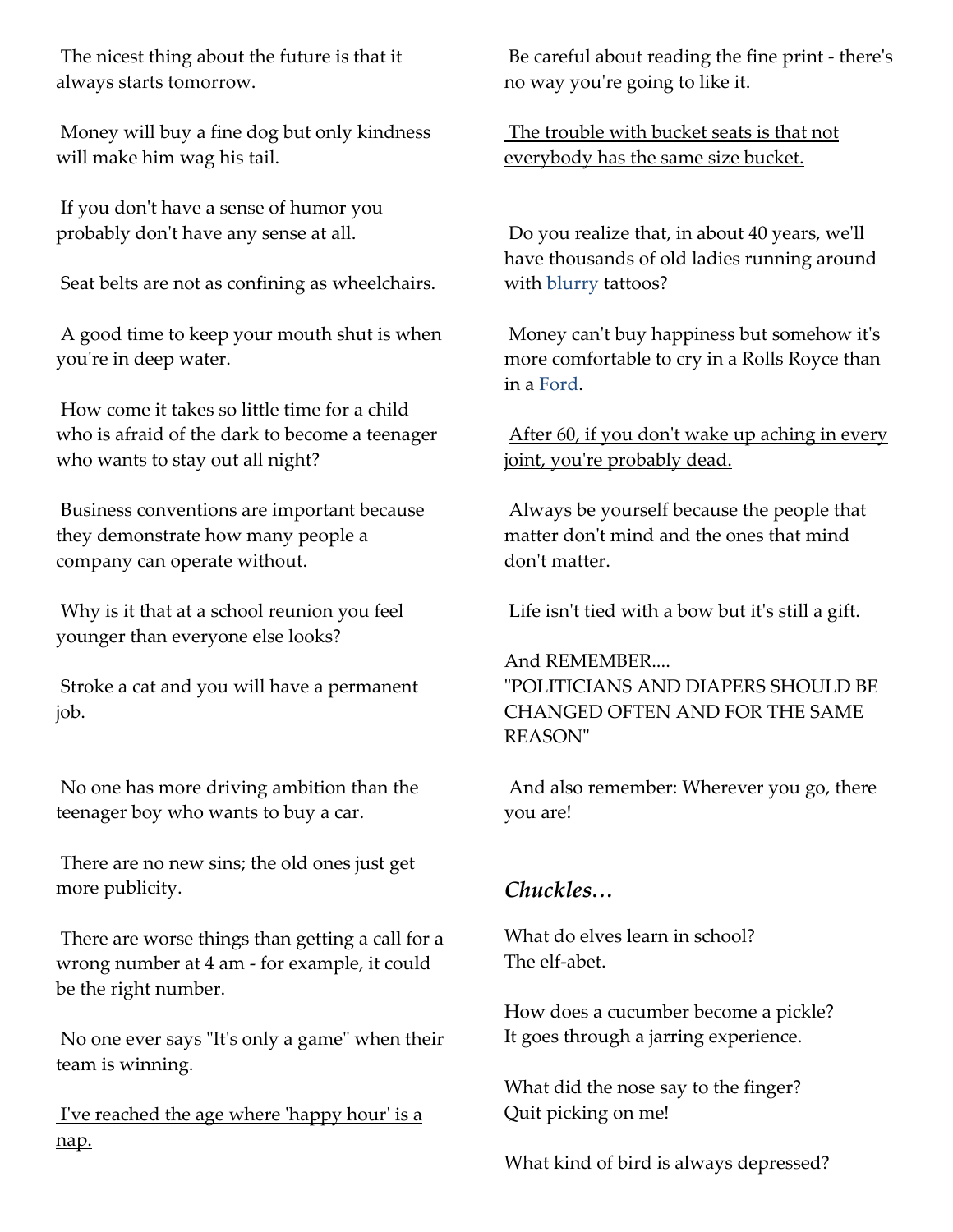Blue jays.

What musical instrument is always in the bathroom? A tuba toothpaste.

#### *Messing with Language…*

*How does Moses make his tea? Hebrews it.*

*Venison for dinner again? Oh deer!*

*A cartoonist was found dead in his home. Details are sketchy.*

*I used to be a banker, but then I lost interest.*

*Haunted French pancakes give me the crêpes.*

*England has no kidney bank, but it does have a Liverpool.*

*I tried to catch some fog, but I mist.*

*They told me I had type-A blood, but it was a Type-O.*

*I changed my iPod's name to Titanic. It's syncing now.*

*Jokes about German sausage are the wurst.*

*I know a guy who's addicted to brake fluid, but he says he can stop any time.*

*I stayed up all night to see where the sun went, and then it dawned on me.*

*This girl said she recognized me from the vegetarian club, but I'd never met herbivore.*

*When chemists die, they barium.*

*I'm reading a book about anti-gravity. I just can't* 

*put it down..*

*I did a theatrical performance about puns. It was a play on words.*

*PMS jokes aren't funny; period...*

*Why were the Indians here first? They had reservations.*

*We're going on a class trip to the Coca-Cola factory. I hope there's no pop quiz.*

*I didn't like my beard at first. Then it grew on me.*

*Did you hear about the cross-eyed teacher who lost her job because she couldn't control her pupils?*

*When you get a bladder infection urine trouble.*

*Broken pencils are pointless.*

*What do you call a dinosaur with an extensive vocabulary? A thesaurus.*

*I dropped out of communism class because of lousy Marx.*

*All the toilets in New York's police stations have been stolen. The police have nothing to go on.*

*I got a job at a bakery because I kneaded dough.*

*Velcro - what a rip off!*

#### *Husband-Wife*

Husband: When I get mad at you, you never fight back.

How do you control your anger?

Wife: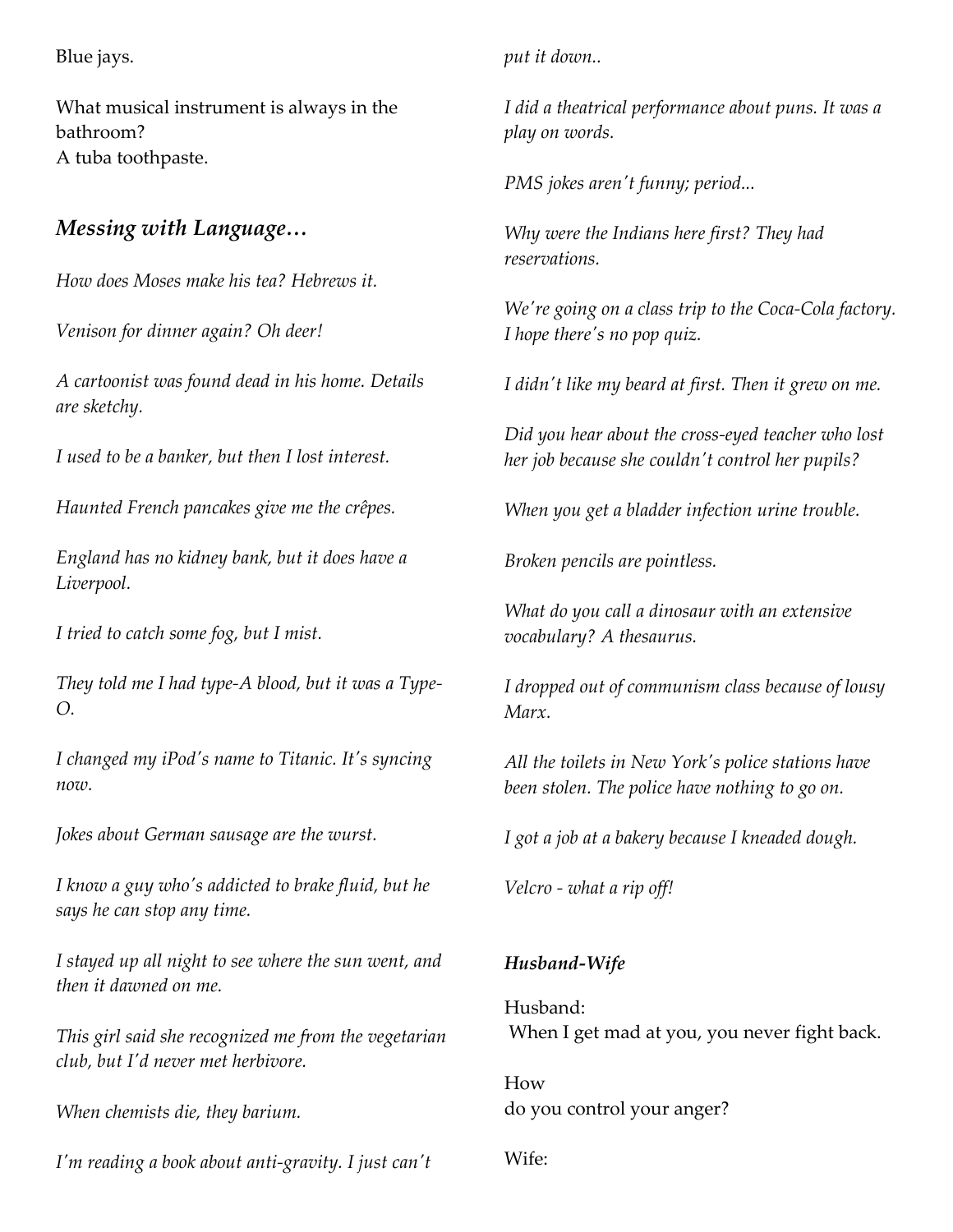I clean the toilet...

Husband: How does that help?

Wife: I use your toothbrush....

#### *LATEST COVID-19 TEST*

I tried this COVID-19 Test and it truly works!!!!!

A new and easy test for COVID-19 that you can do in your own home is making the rounds. It's simple, quick and positive (or negative if you see what I mean).

Take a glass and pour a decent dram of your favorite booze into it; then see if you can smell it. If you can, then you are halfway there.

Then drink it. If you can taste it then it is reasonable to assume you are currently free of the virus because the loss of the sense of smell and taste is a common symptom.

I tested myself 7 times last night and was virus free every time thank goodness.

I will have to test myself again today because I have developed a throbbing headache, which can also be one of the symptoms.

I'll report my results later.

#### **Don't Mess with Santa**

#### Dear Santa,

How are you? How is Mrs. Claus? I hope everyone, from the reindeer to the elves, is fine. I have been a very good boy this year. I would like an X-Box 360 with Call of Duty IV and an iPhone 4 for Christmas. I hope you remember that come Christmas Day.

Merry Christmas, Timmy Jones \* \*

Dear Timmy,

Thank you for your letter. Mrs. Claus, the reindeer and the elves are all fine and thank you for asking about them. Santa is a little worried about all the time you spend playing video games and texting. Santa wouldn't want you to get fat. Since you have indeed been a good boy, I think I'll bring you something you can go outside and play with. Merry Christmas, Santa Claus

\* \*

Mr. Claus,

Seeing that I have fulfilled the "naughty vs. Nice" contract, set by you I might add, I feel confident that you can see your way clear to granting me what I have asked for. I certainly wouldn't want to turn this joyous season into one of litigation. Also, don't you think that a jibe at my weight coming from an overweight man who goes out once a year is a bit trite? Respectfully,

Tim Jones

\* \*

Mr. Jones,

While I have acknowledged you have met the "nice" criteria, need I remind you that your Christmas list is a request and in no way is it a guarantee of services provided. Should you wish to pursue legal action, well that is your right. Please know, however, that my attorneys have been on retainer ever since the Burgermeister Meisterburger incident and will be more than happy to take you on in open court. Additionally, the exercise I alluded to will not only improve your health, but also improve your social skills and potentially help clear up a complexion that looks like the bottom of the Burger King fry bin most days. Very Truly Yours, S Claus

\* \*